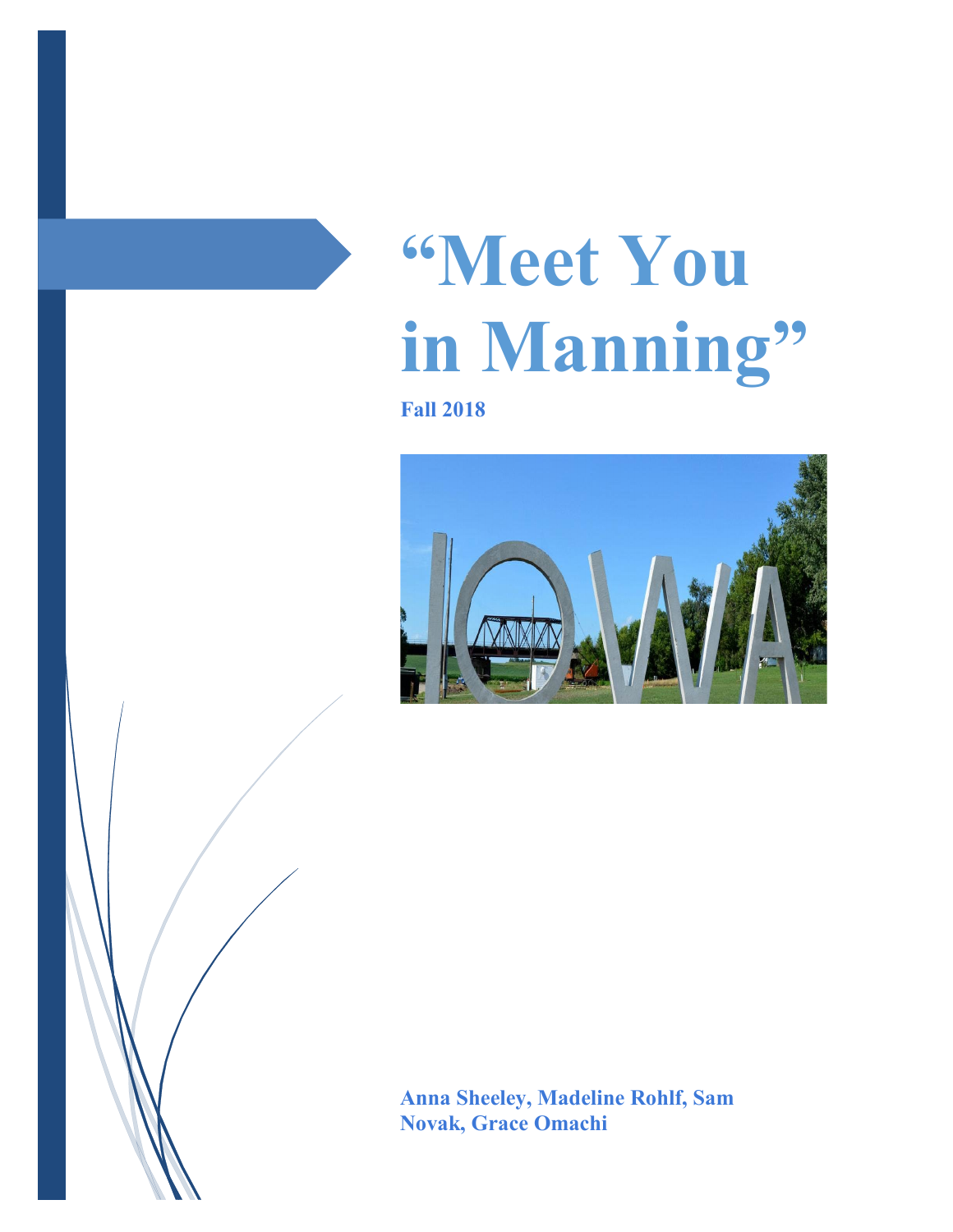# **Table of Contents**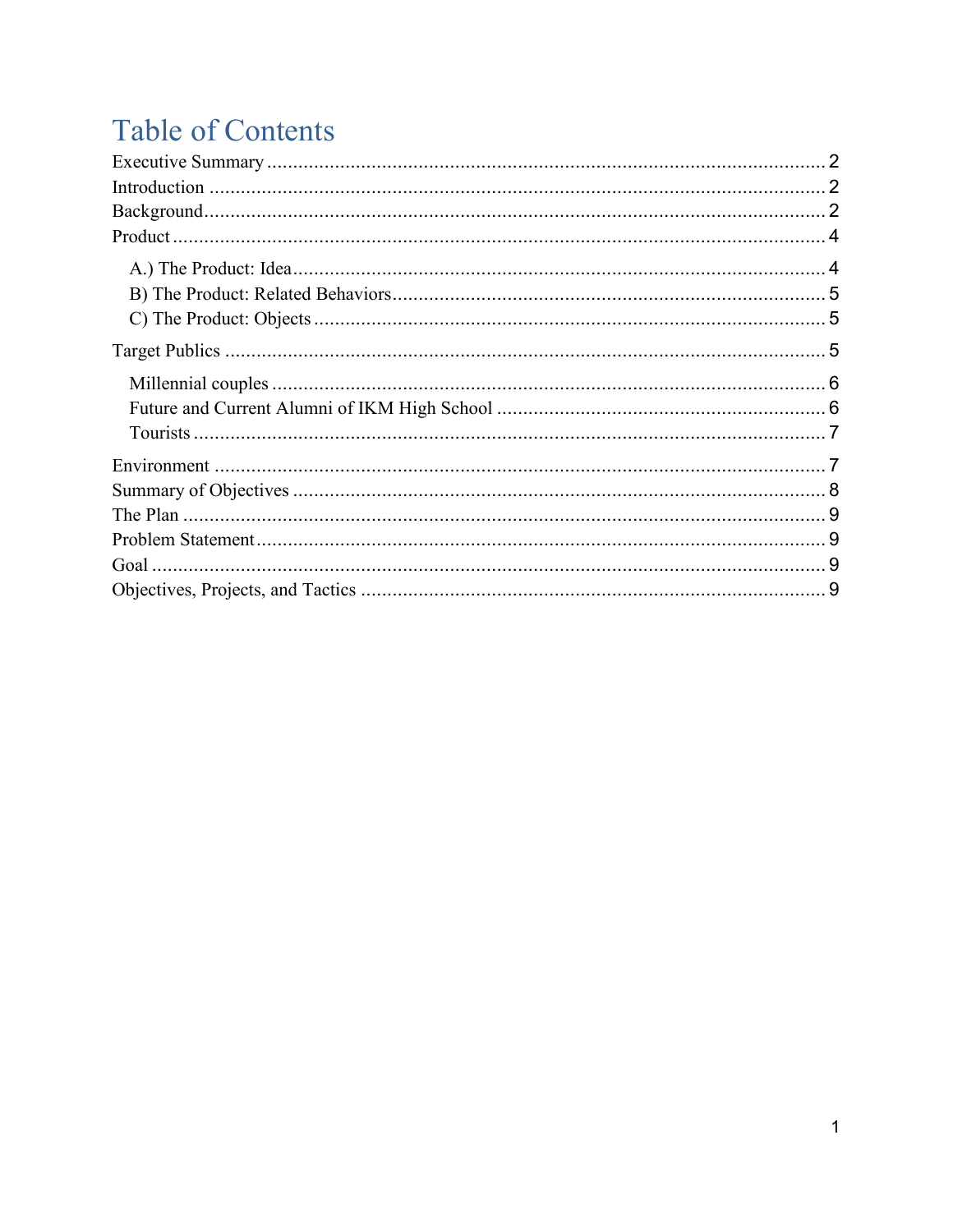# <span id="page-2-0"></span>Executive Summary

Manning, Iowa, is aiming to sustain as well as grow their population over the course of the next year. This communication plan provides necessary background research, the product of Manning, the town's environment, and the target publics that we hope to reach. Based off of our findings, this plan has designed four key objectives to educate and increase awareness among target publics about what makes Manning stand out among other rural towns. These objectives are targeted at millennial couples looking to start a family or who already have children under the age of 10, future and current alumni from IKM high school, and tourists coming to Manning for the attractions.

## <span id="page-2-1"></span>Introduction

This plan aims to increase the population in Manning, Iowa by means of increased communication efforts through focus groups, social media, Manning's website, and social events. Below, we focus on what aspects make Manning stand out from other rural towns.

# <span id="page-2-2"></span>Background

Manning, Iowa, is a farm town located in Carroll County about 90 miles east of Des Moines. The surrounding counties include Audubon, Crawford, and Shelby. Manning is approximately 80 miles from the Des Moines metro area, 85 miles from the Omaha/Council Bluffs metro area, and under 100 miles from Sioux City (Manning proposal p. 3).

Manning is the second largest community in Carroll County with 1,558 residents, according to the 2015 American Community Survey. Their population between the years 2010 to 2015 grew from 1,500 to 1,558, which is contrary to statewide rural trends.

Historically known as a railroad boom town, Manning is a German-heritage community. One of Manning's main attractions is a German Hausbarn that was brought over from Germany in 1996. The Hausbarn was originally built in 1660 and conveys Manning's commitment to preserve their heritage (GermanHausbarn.com).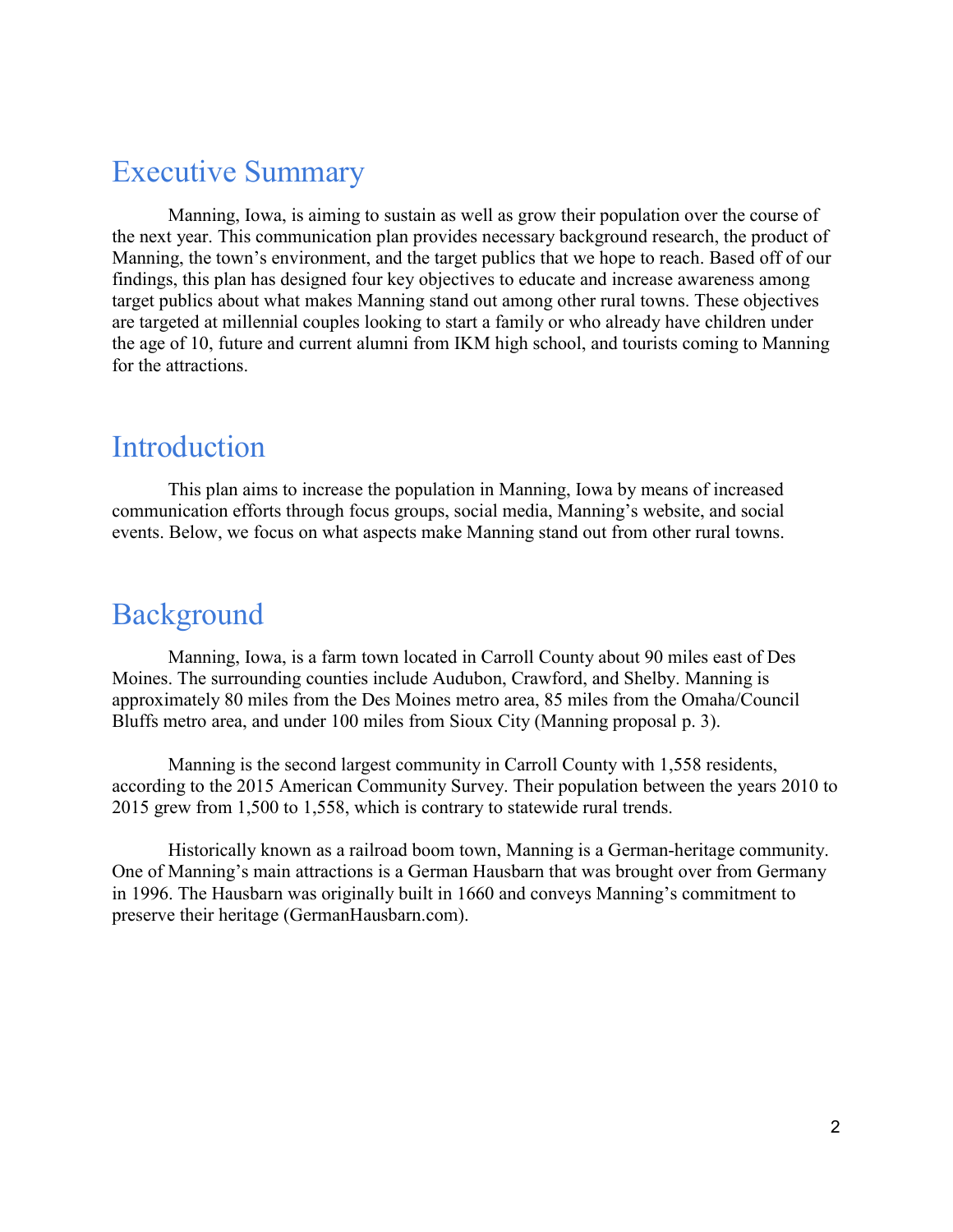

Although Manningites have a strong German heritage (98.1%), they are open to diversifying the community's ethnic background (Ron Reischl). While not currently ethnically or racially diverse, Manning has gender diversity amongst their leadership positions (for example, within their Chamber of Commerce and City Council there is strong representation from both women and men (manningia.com). The median age of residents in this town is 48.3 (citydata.com). This farm town is education centered, with 98.1% of residents holding a high school diploma or higher.

Manning owns its water, sewer, electric, gas, television, internet, phone, and utilities. This offers the community lower rates than private utilities. Because of the locally owned Manning municipal utilities (MMU), residents are less vulnerable to power outages and are given the best rates possible (manningia.com). Although the utilities are locally owned, the internet services do not have fiber optic cables, which prevents Manning from having high-speed internet.

According to the Manning website, approximately 550 students from preschool through high school attend the IKM Manning Community schools. In addition to the IKM Manning Community School district, there is also a Zion Lutheran preschool, and Kuemper Catholic School. The Des Moines Area Community College (DMACC) has a Carroll County campus, and a Western Iowa Tech campus is within 30 minutes of Manning (Denison, Iowa). For students and families, Manning also provides a 24-hour recreation center with youth programs, workout classes, and up-to-date equipment.

Manning is built upon the values of getting involved in the community and contributing to the improvement in the town. Current tourist attractions include the Freedom Rock, the German Hausbarn, a historic Trinity Church, a golf course, and the improvement of their parks and trails. Since 2009, Manning has been a part of the Main Street America program, which works towards business improvement, design, promotion, and organization. Manning's Main Street (MSM) is a "cooperative support system between businesses, schools, the city, and all of economic development partners who promote Manning quality of life," (manningia.com). Small businesses on MSM include Deb's Corner Cafe, Brickhause Brews, The Market Place, Kristina's Flowers, and the Main Street Liquor, Video and Tanning Shop.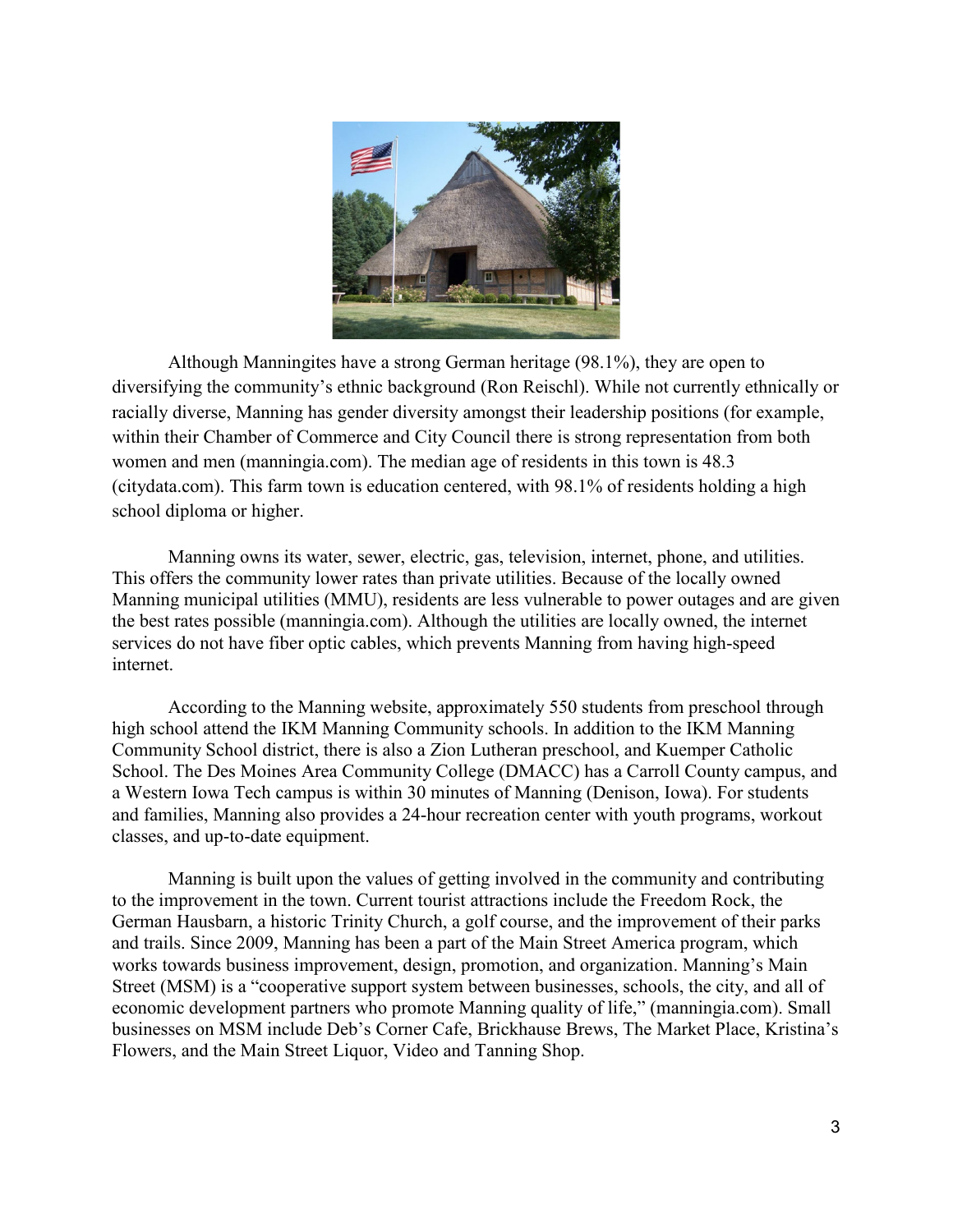

The town's biggest current challenge is recruiting and increasing its resident population. Although their population has been increasing recently, Manning is looking to reach new target publics to diversify the town. Manning has a proven dedication to continuously improving the town for generations to come, which is shown through their success in receiving grants and funding. The funding has been used to put new energy into the community and businesses. The idea of raising a family in a future-oriented, innovative community is crucial to the target publics we will outline later on in this plan.

## <span id="page-4-0"></span>Product

We have divided Manning's product into three different subheadings; a) the idea that you can experience a higher quality of life in Manning, b) the behaviors that the target publics would partake in to influence them to move to Manning, and c) tangible objects Manning offers to influence this behavior including jobs, experiences and housing.

#### <span id="page-4-1"></span>A.) The Product: Idea

The idea of Manning is focused around the values, opportunities, and experiences that small town Iowa has to offer. Manning values a safe, close-knit community where you can live a simple, safe, yet vibrant life. Their tagline of "It's Refreshing!" attempts to show how smalltown life can be a break from the busy and hectic lifestyle that can come with an urban area. Further, Manning values building strong families and friendships, which is reflected in their ability to walk down Main Street and see only familiar faces.

Manning offers opportunities in areas such as small business, education, and community involvement and making a difference. Within Manning, we've identified a "Big Fish, Small Pond" scenario. Compared to urban areas, there are more opportunities to become a big player in community leadership, businesses, and in the education system for kids K-12 due to Manning's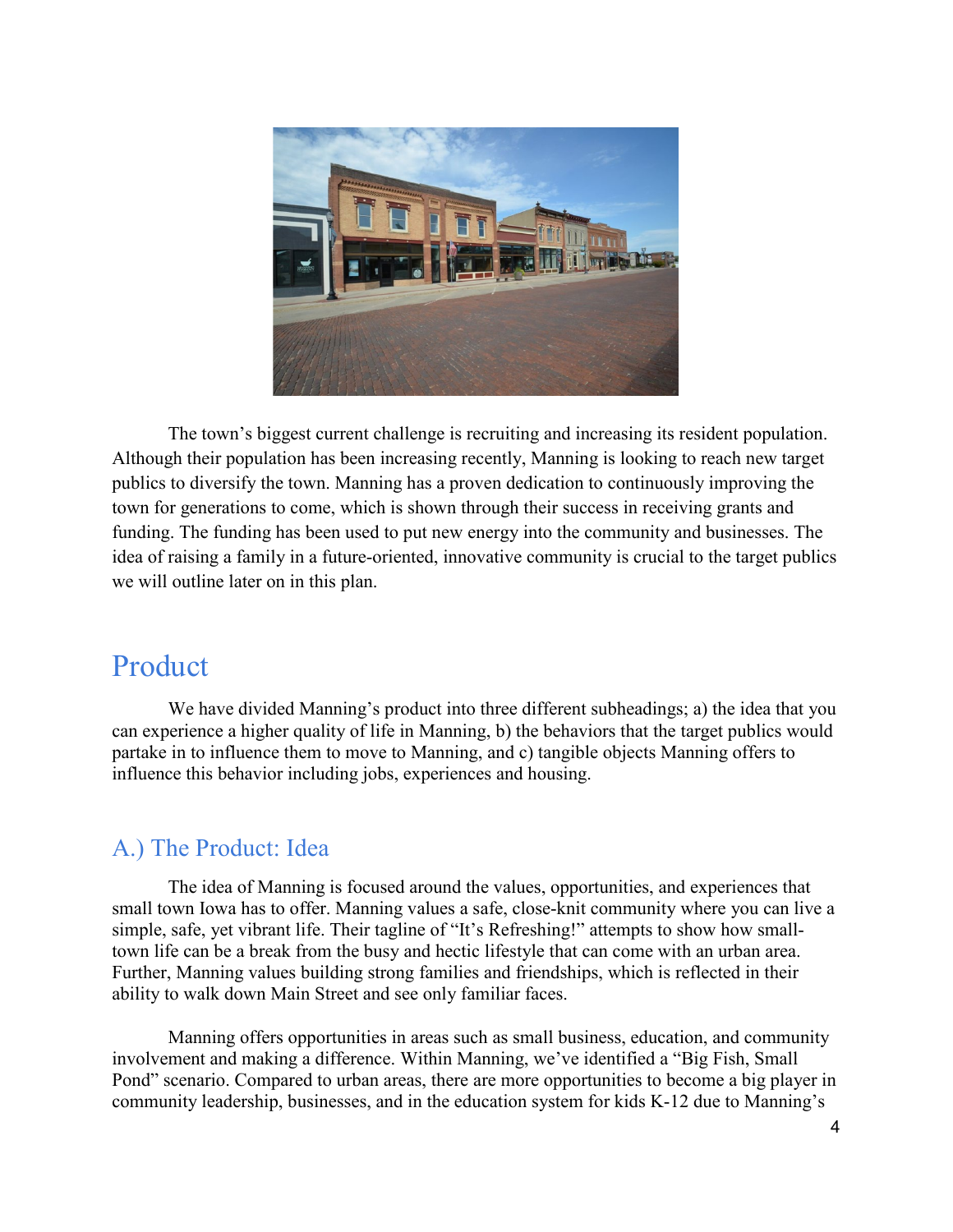small size and population. The town welcomes diversity in gender, age, and income within their leadership positions. Manning will help facilitate the ideas of newcomers for moving the community forward and will give you opportunities to become a leader.

#### <span id="page-5-0"></span>B) The Product: Related Behaviors

The idea that Manning is an ideal place to live can influence prospective residents' related behaviors, including moving to or visiting the town. The community members feel as though a tour around the town and a closer look at all of the resources they have to offer could be enough to influence their target publics to move to Manning (Dawn). To get our target publics to see that moving to or visiting Manning is an option for them, they need to be made aware of what Manning has to offer. This may require tours through the school system, introduction to business opportunities, and what jobs and housing are available.

#### <span id="page-5-1"></span>C) The Product: Objects

The grail of this plan would involve getting people to move to (or back to) Manning. And that would require their buying houses and getting jobs. Employment options may include positions from AG Processing, Inc., (a soybean processing plant), the hospital, IKM Manning school system, and Manning's hotel, Boulder Inn & Suites. Other job opportunities could come from the Main Street Manning program's continued development of business activity in the town. Even though there are jobs available, it is crucial that they be advertised and communicated to target publics via the internet, which will be elaborated on in further objectives within this communication plan. A struggle we have identified for Manning is their lack of housing for newcomers.

To address these shortcomings, Manning's website and other social media pages can be used to influence the behavior of convincing people to move to Manning. These platforms should feature attractive aspects of the community. They should also be used to share housing and job opportunities.

## <span id="page-5-2"></span>Target Publics

We have identified the following target publics for Manning: a) millennial couples looking to start a family or who already have children under the age of 10, b) future and current alumni from IKM high school, c) and tourists coming to Manning for the attractions. There are many aspects of Manning that work to attract these specific target publics.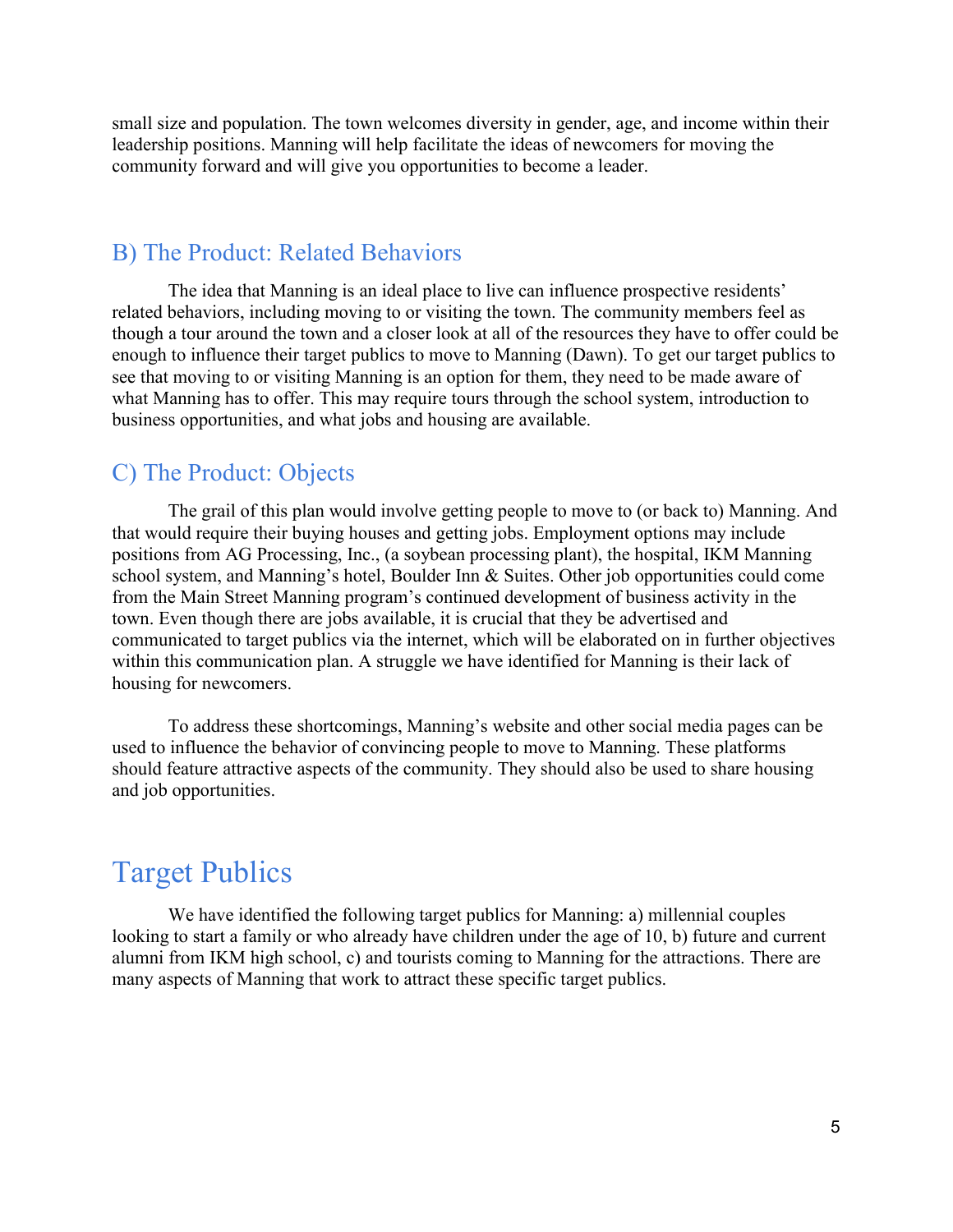#### <span id="page-6-0"></span>Millennial couples

Manning's close-knit and supportive community, as well as their ability to keep up with the times is attractive to couples looking to raise children. Parents today are concerned with the level of education their children are receiving, in particular in areas such as one on one attention with teachers, advanced technology, and the ability to participate and stand out in extracurricular activities.

Manning's school district stands out among other rural towns in these areas, due to the funding within the community which allows for up-to-date technology and 21st century classrooms that surpass those in comparable sized towns. IKM Manning schools offer college preparatory classes, high computer-to-student ratios, and integrated teaching methods (Manning website). There are also opportunities for parents of students to get involved through committees, community organizations, events, and school activities (Manning website). Parents also have the opportunity to become close with each other in the community, which leads to a feeling of safety and security for their children. Manning's small student population also allows for its students to participate in as many sports activities as they choose, which leads to more playing time, attention from coaches, and quality of experience.

We recommend using Manning's internet presence (in particular their website and Facebook) as a communication channel to reach this target public. We will outline how to utilize these channels in our objectives below.

#### <span id="page-6-1"></span>Future and Current Alumni of IKM High School

One of Manning's priority publics is alumni from IKM high school. The advantage of this public is their established familiarity with Manning and all it has to offer. This target public has already experienced the school systems, quality of life, and the connected community that is Manning. This audience may also have family and friends residing in Manning or nearby, which would be a positive aspect of relocating to the town. According to community members, having family and friends located in Manning has been a proven attraction to Manning's alumni who have moved back to start their families (Dawn). Bringing this public back to Manning also helps to reverse the effects of the phenomenon known as "brain drain" which is greatly affecting towns in the Midwest. Rural brain drain is when a town's "young brains" graduate high school and take their abilities and talents to larger cities instead of enriching the town they grew up in by staying.

In order to track the feelings of current high school students in Manning, we want to target the current 11th graders that are about to be the newest members of Manning's Alumni. We recommend communicating with the 11th graders specifically because they are still in Manning for a significant amount of time to gather information. This group is also at the age where are they are beginning to think about college and leaving town. This is a good time for community members to meet with them about their plans, and plant the seed about returning post-college graduation. Manning community members have expressed their desire for a younger demographic to move to Manning, so the focus of this target public will be on the future alumni and younger alumni who have already graduated (approximately 35 and under).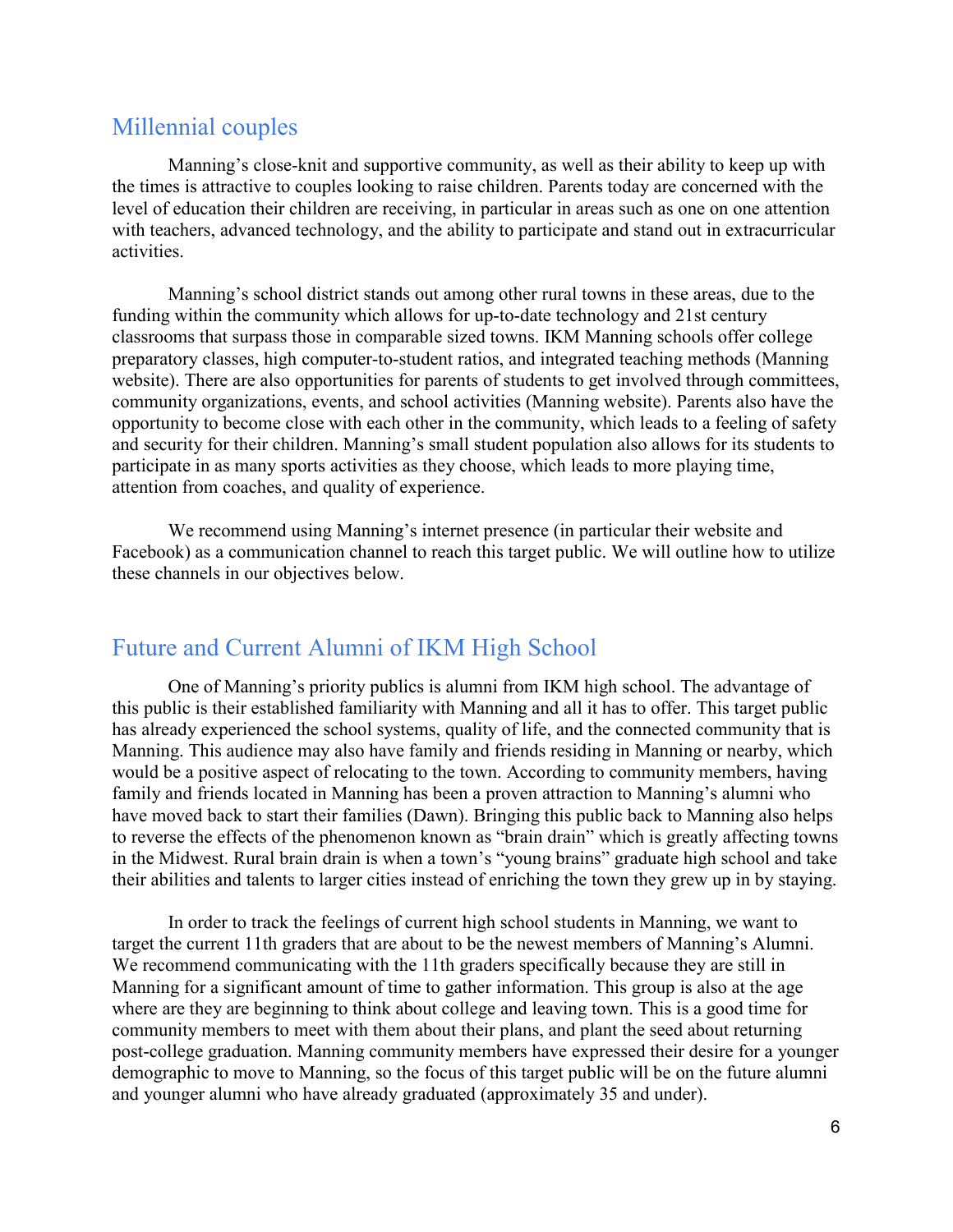Future and current alumni will require different communication tactics based on their age and technology usage. We recommend using Facebook, LinkedIn, and direct mail pieces as communication channels to reach this target public, which we will further outline in the objectives below.

#### <span id="page-7-0"></span>Tourists

Manning is home to multiple historical yet contemporary German attractions, such as the German Haus Barn and Trinity Church. Tourists to be targeted are residents of surrounding counties such as Audubon, Crawford, and Shelby, as well as residents of larger cities such as Des Moines, Sioux City, or Omaha. Along with the attractions in the town, there are also wellmaintained, up to date venues such as the beer garden, churches, and the party hall. These spaces are attractive for events such as weddings, conferences, and celebrations.

This public is beneficial to Manning because active tourism would put attention on the town that could translate to people wanting to move here. This ties into the idea that upon seeing Manning and becoming familiar with their resources, people would be sold on the town and willing to bring their lives here. Tourism is also economically beneficial to the businesses and their owners. Advertising Manning as a tourist spot will help to spread the idea of Manning by word of mouth, which could lead to an increase of interest in the town.

We recommend using Facebook advertising, a hashtag campaign across different social media platforms, and their website as communication channels to reach this target public.

### <span id="page-7-1"></span>Environment

Manning, Iowa, is a farm town located in Carroll County about 90 miles east of Des Moines. The surrounding counties include Audubon, Crawford, and Shelby. Manning is approximately 80 miles from the Des Moines metro area, 85 miles from the Omaha/Council Bluffs metro area, and under 100 miles from Sioux City (Manning proposal p. 3). Although Manning is a smaller, rural town, the residents are in close proximity to metropolitan areas which provides easy access to jobs, cultural activities, and resources that may not be in Manning.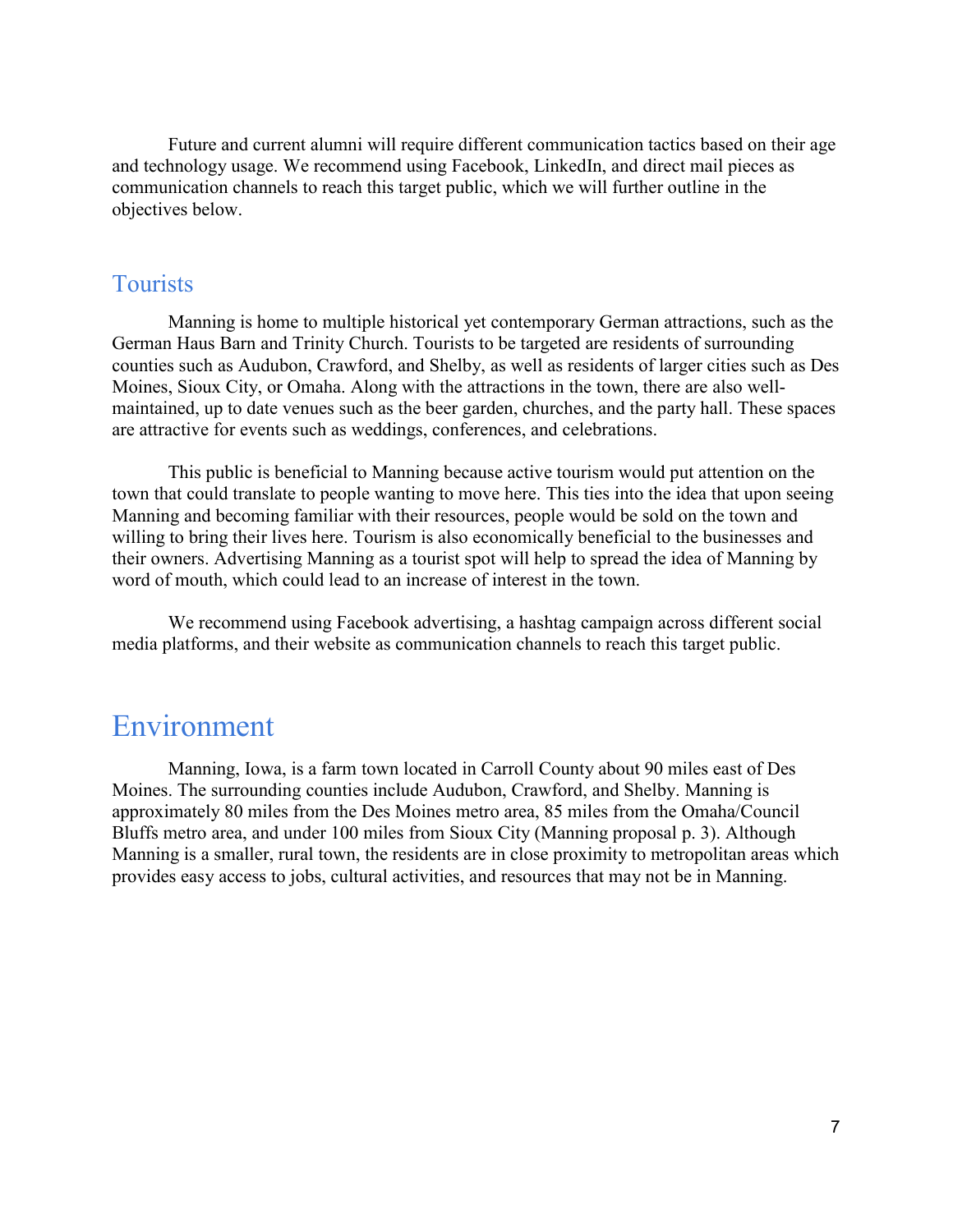

Events within the area that would draw people back include their homecoming parades, Weihnachtsfest, and Kinderfest (German for Children's Day), which is believed to be the oldest heritage celebration in Iowa. These events help to encourage face-to-face community engagement and should be advertised and showcased on social media for people who aren't in the town. To reach a larger audience within the environment we have outlined above, it is recommend that Manning uses Facebook, Instagram, and LinkedIn as communication channels.



<span id="page-8-0"></span>

# Summary of Objectives

<span id="page-8-1"></span>This plan presents four objectives that work to create effective communication, interest, or draw to Manning. The objectives work to target millennial couples, alumni, and tourists. The respective objectives are designed to reach these publics through focus groups and surveys to alumni, rebranding Manning's internet presence, and establishing events that will bring each public back to Manning.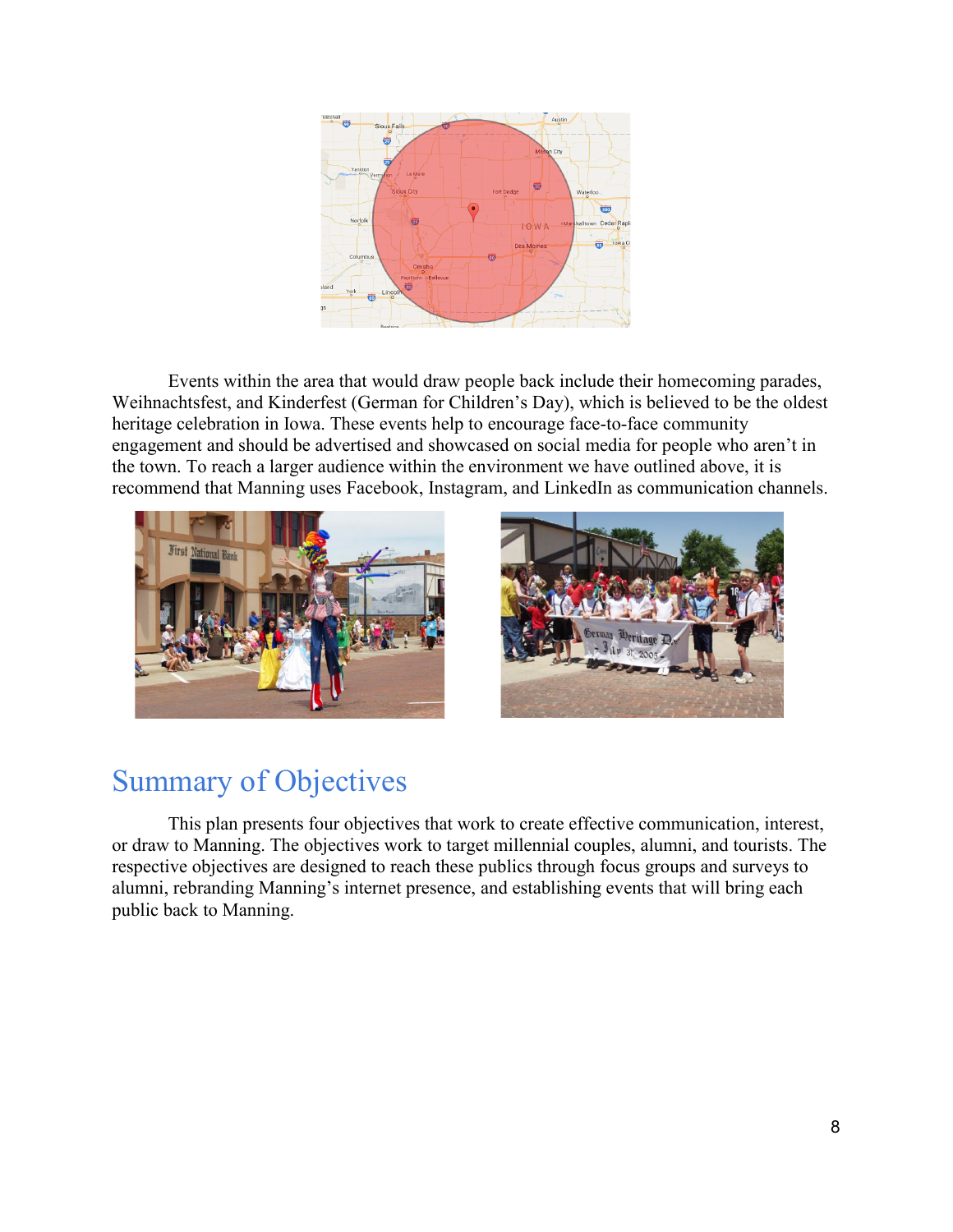# The Plan

# <span id="page-9-0"></span>Problem Statement

Manning, Iowa, is experiencing growth in economic development and has proved itself to be a well-sustained, close-knit community. With the implementation of a strategic communication plan, Manning will be able to capitalize on its strengths to attract and retain residents.

# <span id="page-9-1"></span>Goal

To use this strategic communication plan to influence and attract the target publics to move or visit Manning, Iowa.

# <span id="page-9-2"></span>Objectives, Projects, and Tactics

**Objective 1:** To recruit the 57 current high school Juniors at IKM Manning High School for the alumni target public by April 2019.

**Project 1**: Identify which high school students would move back to Manning after college graduation. This project is to be completed by February of 2019.

**Tactic 1**: Decide who is going to lead the focus groups (suggestion: Shelly or Ron, someone who can plant the seed effectively).

**Tactic 2**: Develop a set of relevant questions that would provide the best feedback from students.

**Tactic 3**: Divide the 57 students into three separate groups and administer focus group.

**Tactic 4:** Observe and record the responses from the students.

**Tactic 5:** Based on group participation, evaluate if this was helpful for gaining knowledge on the students' perspective. Ask follow up questions.

**Project 2:** Develop a plan for how to respond to the data. This project is to be completed by April of 2019.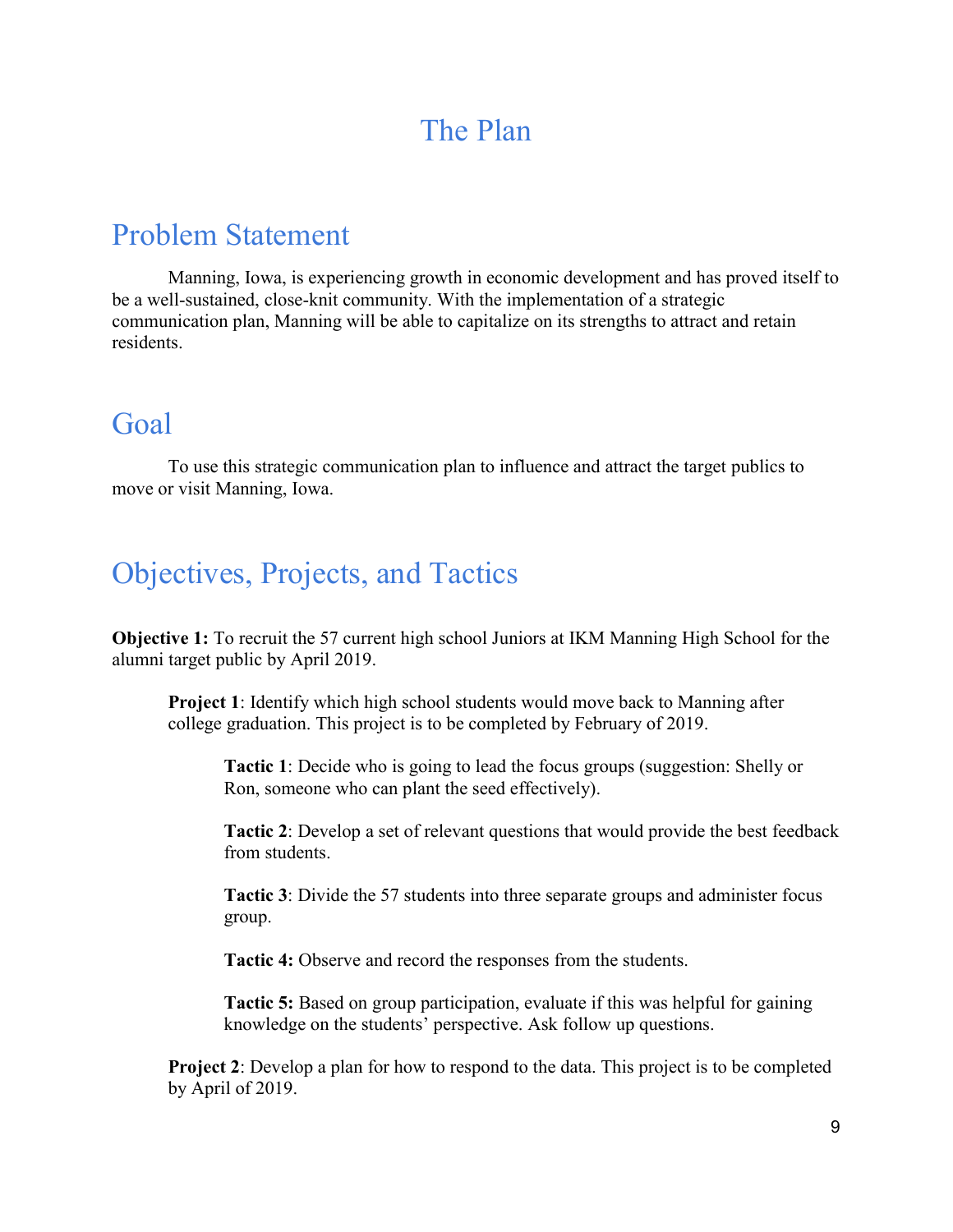**Tactic 1**: Organize the responses collected by topic.

**Tactic 2**: Identify what resources Manning needs to improve upon in order for this target public to return after graduation.

**Tactic 3:** Document contact information from these students to maintain communication with them in following years.

**Tactic 4**: Identify positive feedback received (such as the close-knit community, or leadership opportunities) and make these discussion points when communicating with alumni over the next four years.

**Project 3:** Create a Facebook Group Page for this class of alumni. This project is to be completed by April of 2019.

**Tactic 1**: Add members of this class to the group.

**Tactic 2:** For students who do not have Facebook, identify an email address or mailing address they can be reached at.

**Tactic 3:** Identify class leaders (ex: 2 from each focus group) who are able to help with maintenance and upkeep of the group, as well as keep in touch with classmates who do not have Facebook.

**Tactic 4**: Have student leaders / focus group corresponder create an initial post in the group to set the tone, discuss goals, and encourage participation.

**Tactic 5:** To measure success of Objective 1, evaluate participation in focus group, whether or not strategic choices were made for improvement based on results, and whether or not the Facebook group was created and is immediately being used to interact with students.

**Objective 2:** To recruit the same group of 57 students from Objective 1 to evaluate how their needs have changed and what would influence them to move back to Manning. This evaluation is to be completed by April of 2020. (Objective 1 and Objective 2 serve a dual purpose of keeping communication lines open with Manning Alumni).

**Project 1:** Identify college students who would consider moving back to Manning postgraduation.

**Tactics 1:** Decide who will conduct the survey and who will be the designated corresponder with the alumni focus groups. We recommend this role be filled by the same person who conducted the focus group in objective 1.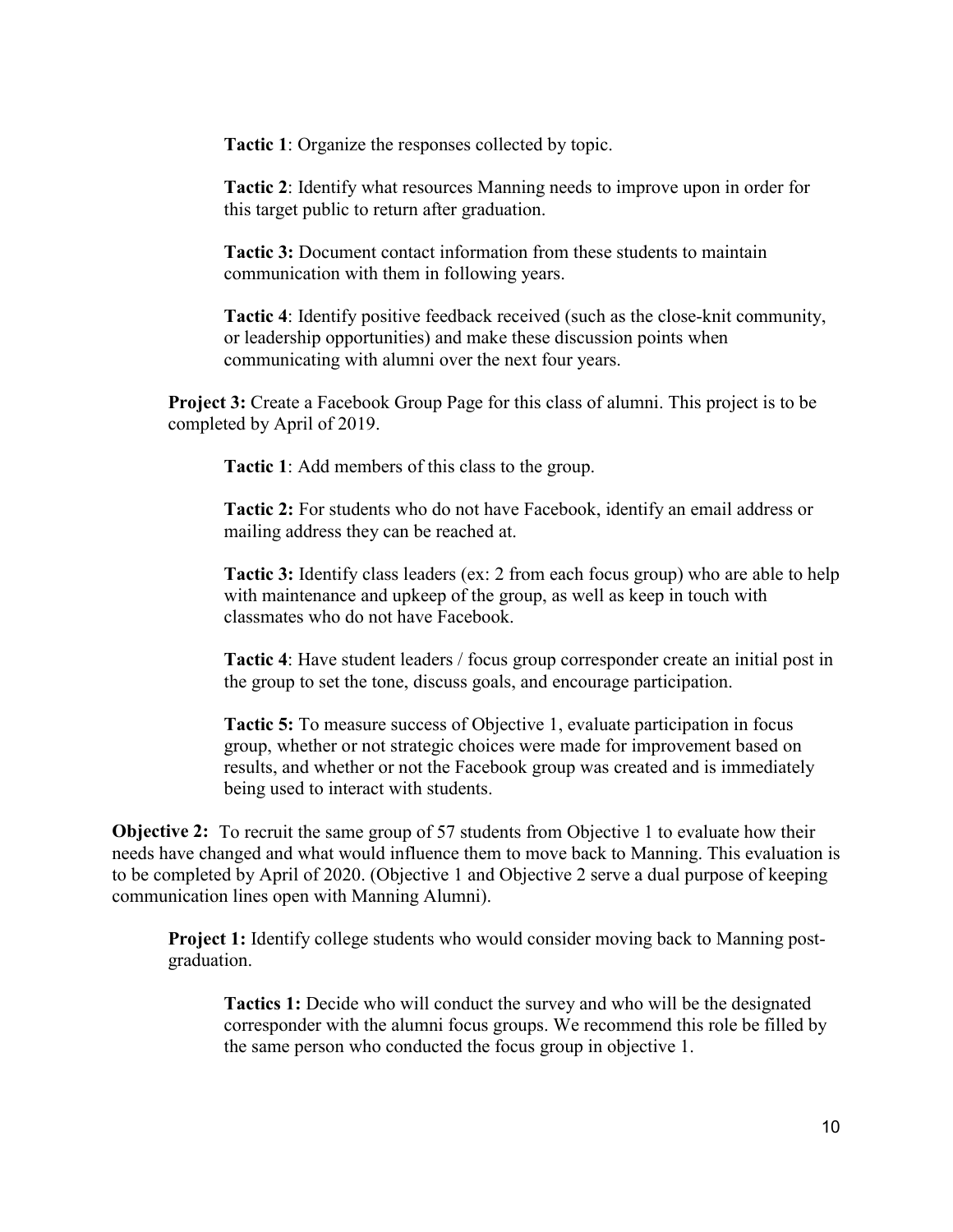**Tactic 2:** Develop survey questions based on jobs, housing, school system, etc. Implement the survey questions through the Facebook group previously created in Objective 1, Project 3.

**Tactic 3**: Obtain the results of the survey and organize the responses as seen fit. Analyze results and determine how helpful their feedback was by April 2021.

**Tactic 4**: Ask IKM alumni follow up questions through the Facebook group in May 2021.

**Project 2:** Identify what Manning has done to meet the needs of previous results.

**Tactic 1**: Separate and analyze the positive and negative feedback of the surveys administered to students thus far. (Areas that Manning has improved on / areas they need to progress in)

**Tactic 2:** Schedule phone calls to discuss with the respondents what their feedback was and why. Open up the communication line about returning to Manning and new events, businesses, etc. that are happening.

**Tactic 3:** Develop a digital newsletter to open up a communication channel with these alumni post-college graduation. Content should be written in a way that addresses the feedback from the survey and communicates the improvements made by Manning in the alumni's absence.

**Tactic 4:** Analyze actual statistics to gauge growth accomplished and map out possible ways to improve the town based on alumni feedback.

**Objective 3:** To update Manning's current internet presence, while also tracking their increase in followers and engagement on their social media platforms, website, and postings on job sites. As the content is updated, track the engagement and follower count to reach a 20% increase. This objective is to be completed by May of 2019.

**Project 1:** Update Manning's presence on social media platforms by January 2019.

**Tactic 1:** Identify a group of social media leaders to carry out updating and creating the pages.

**Tactic 2**: Utilize Facebook to target alumni (create Facebook groups for each graduating class to stay in touch).

**Tactic 3:** Create an Instagram to better showcase the events and opportunities happening in Manning. Limit who has authority over the account and posting abilities to maintain cohesion on this platform.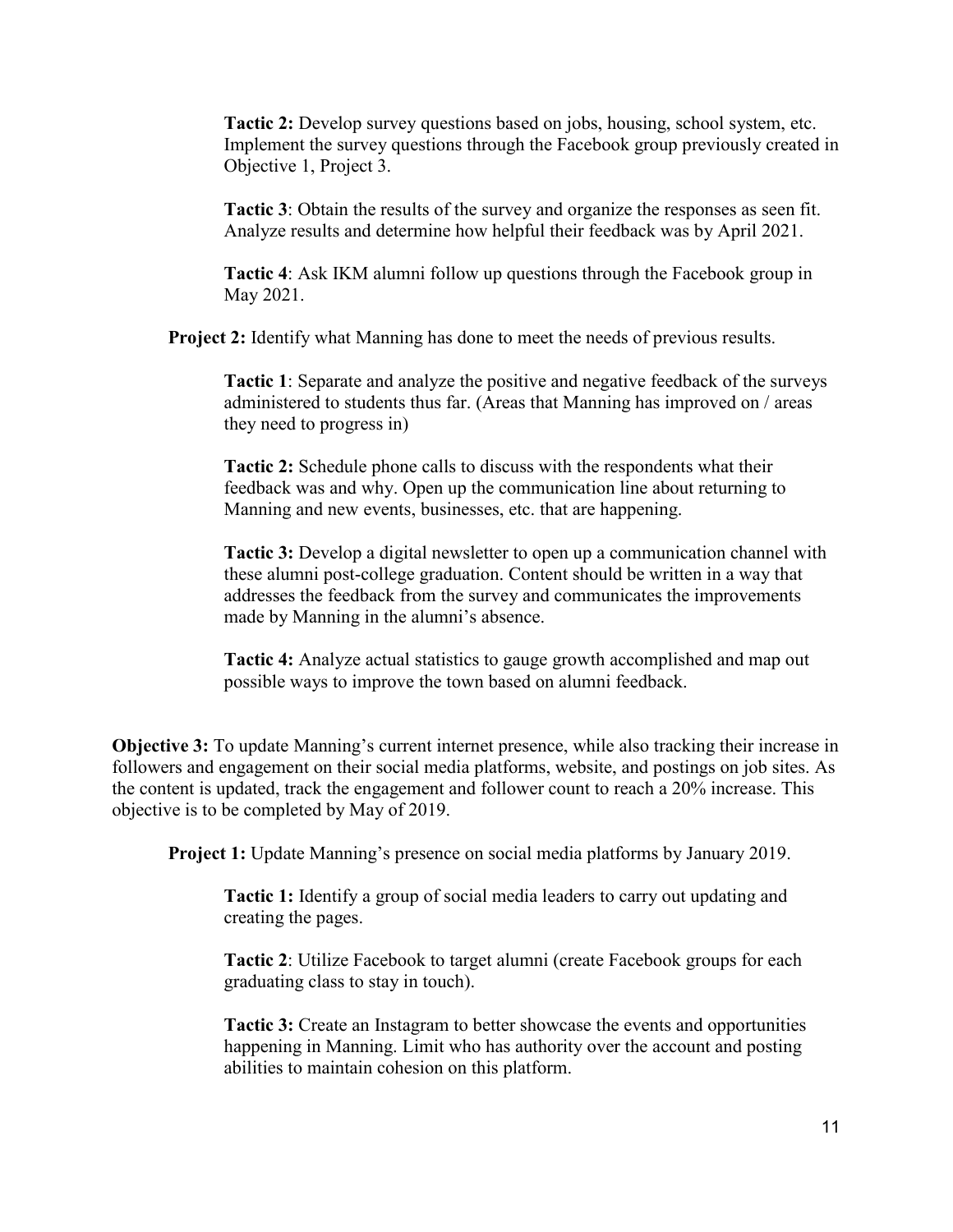**Tactic 4:** Analyze social media statistics on members joined, following, and interacting with each page to gauge progress.

**Project 2**: Redesign the Manning Website by March 2019.

**Tactic 1:** Assess the current website and analyze what information on each page is absolutely crucial for their target publics to read and what is just fluff. The website holds a lot of information in large chunks of text, making it look outdated and overwhelming.

**Tactic 2:** Based on the assessment of what content already exists on the website from Tactic 1, reframe the website's main page, linked pages, and main menu to reflect the information that is working and deleting the information that is not. Push to a greater focus on family, schooling, and what the community is like.

**Tactic 3:** Move the content style to storytelling and qualitative proof of what the experience of living in Manning is like. Remove the administrative focused writing. This can be accomplished by adding high quality picture, video, and copy about what Manning does with their resources, not just stating that the resources exist.

**Tactic 4:** Once the content is reorganized and modernized, keep the content up to date so that viewers have something fresh to look at every week. This will encourage them to keep coming back so they don't miss content.

**Tactic 5:** Revamp the Manning Blog. Make it accessible for all community members to write their stories and experiences in the town. A blog facilitator will need to be assigned to regulate the blog posts and grammar, writing style, etc. to make sure it aligns with town values.

**Tactic 6:** Gauge progress of the remodeled site by analyzing page traffic and engagement by viewers.

**Project 3**: Make housing and jobs accessible to outsiders a priority on other internet platforms. Link to these listings on the Manning website by May 2019.

**Tactic 1**: Create a committee focused on growth and development of their housing market.

**Tactic 2**: Advertise all updated listings of available housing on Zillow.

**Tactic 3:** Create a committee focused on growth and development of their job market.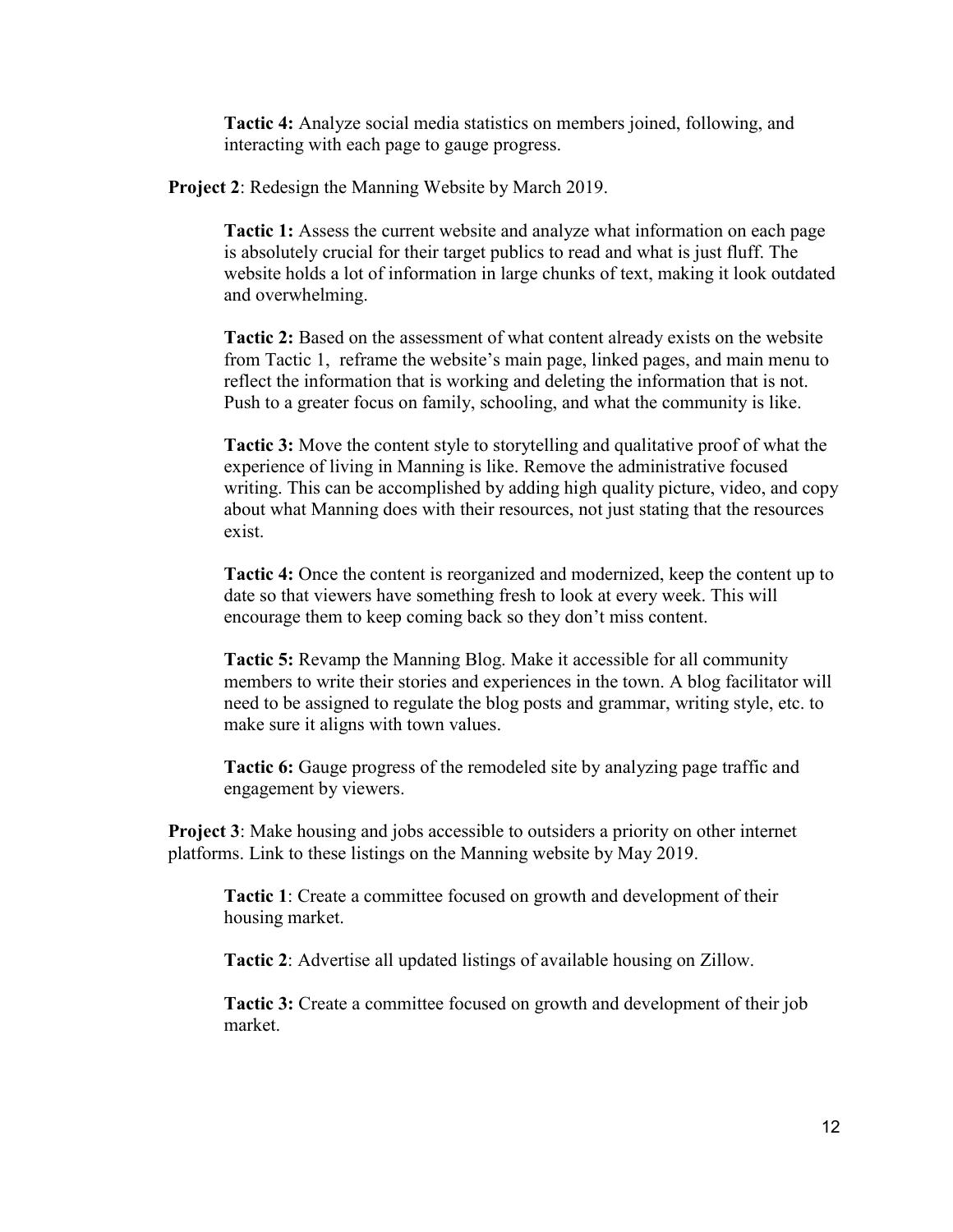**Tactic 4:** Create a Linkedin page for listing job opportunities in order to make outsider millennial couples and community members aware of the jobs available in Manning.

**Tactic 5**: Collect and register all job openings onto LinkedIn, Zip Recruiter, Indeed, and Glassdoor.

**Tactic 6:** Monitor follower growth, page traffic, and engagement by viewers on these platforms to determine the success of job and real estate postings.

**Objective 4**: To develop four events and experiences for the target publics of alumni, residents from neighboring towns, and millennial families by December of 2019 for the calendar year of 2020.

**Project 1:** Develop a tour of the IKM Manning school district aimed at millennial couples with children. The tour should showcase the features that make Manning schools stand out, such as the 21st century classrooms, 3D printer, Mac computers, etc.

**Tactic 1:** Identify leaders within the school such as the principal or teachers who could form a committee to run the tours as requested by newcomers.

**Tactic 2:** Create a tab on the Manning website that makes it accessible to outsiders to schedule a school tour.

**Tactic 3**: Keep statistics to see how many people set up a tour through the website, and how many of these tours led to new students attending IKM Manning schools.

**Project 2:** Develop a "Main Street Block Party" targeted at millennial couples with children.

**Tactic 1:** Identify business owners on Main Street who would participate in the block party and sponsor the event. Each business could have giveaways, raffles, or a special theme.

**Tactic 2:** Create a schedule throughout the day of kids-themed events including jumping houses, games, arts and crafts, music, food, etc.

**Tactic 3:** Create a marketing campaign for the block party targeted at millennials. This should include paid advertising to neighboring towns on Facebook, creating posters and flyers to put up in neighboring towns, and mail pieces to residents of Manning and Carroll.

**Tactic 4:** Keep track of how much interaction there is on social media.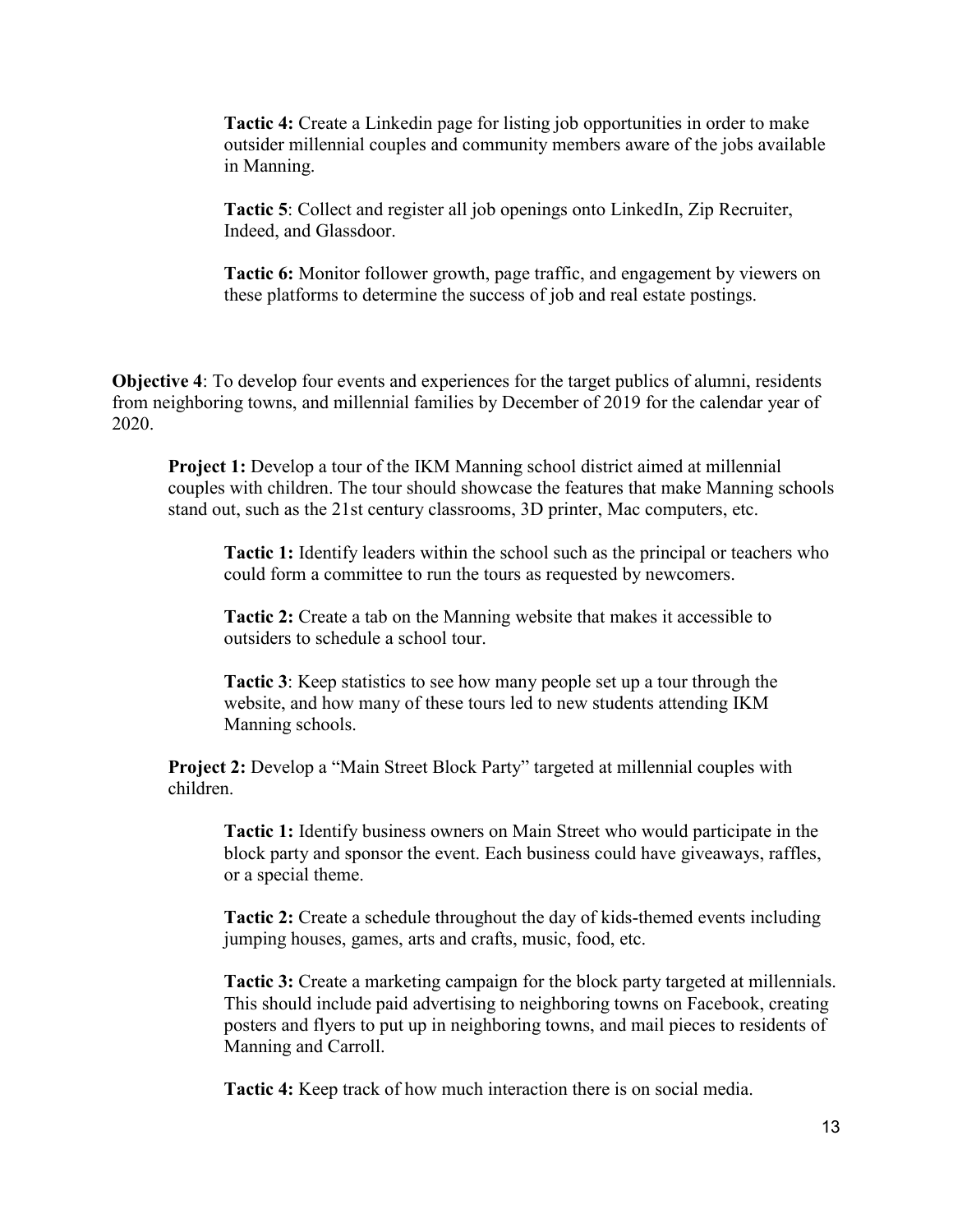Tactic 5: Record attendance and ask attendees what they like and don't like about the block party.

**Project 3:** Engage tourists through hosted tours and experiences.

**Tactic 1**: Create a wedding venue tour. The tour should showcase the preserved church in Manning, catering and floral options, as well as the beer garden and other reception sites.

**Tactic 2:** On the Manning Website, create a tab to schedule a wedding venue tour for tourists.

**Tactic 3**: Establish event space listings for business meetings, birthdays, weddings, beer garden, etc.

**Tactic 4:** Ask tourists to take a survey at the end to see what they liked and didn't like. Record the results. Implement strategic choices based on survey results to improve venue sites.

**Project 4:** Develop an annual homecoming reunion event for to draw alumni back to Manning.

**Tactic 1**: Utilize Facebook groups that were created in Objective 1 to engage alumni and invite them to the event.

**Tactic 2:** Recruit the designated leaders of the group who were chosen in Objective 1 to help plan the event and reach out to members of their class that are not engaging on the Facebook page.

**Tactic 3**: Reach out to local businesses for sponsorships of the event and designation of an event venue.

**Tactic 4:** Evaluate attendance and ask for feedback via the alumni Facebook page.